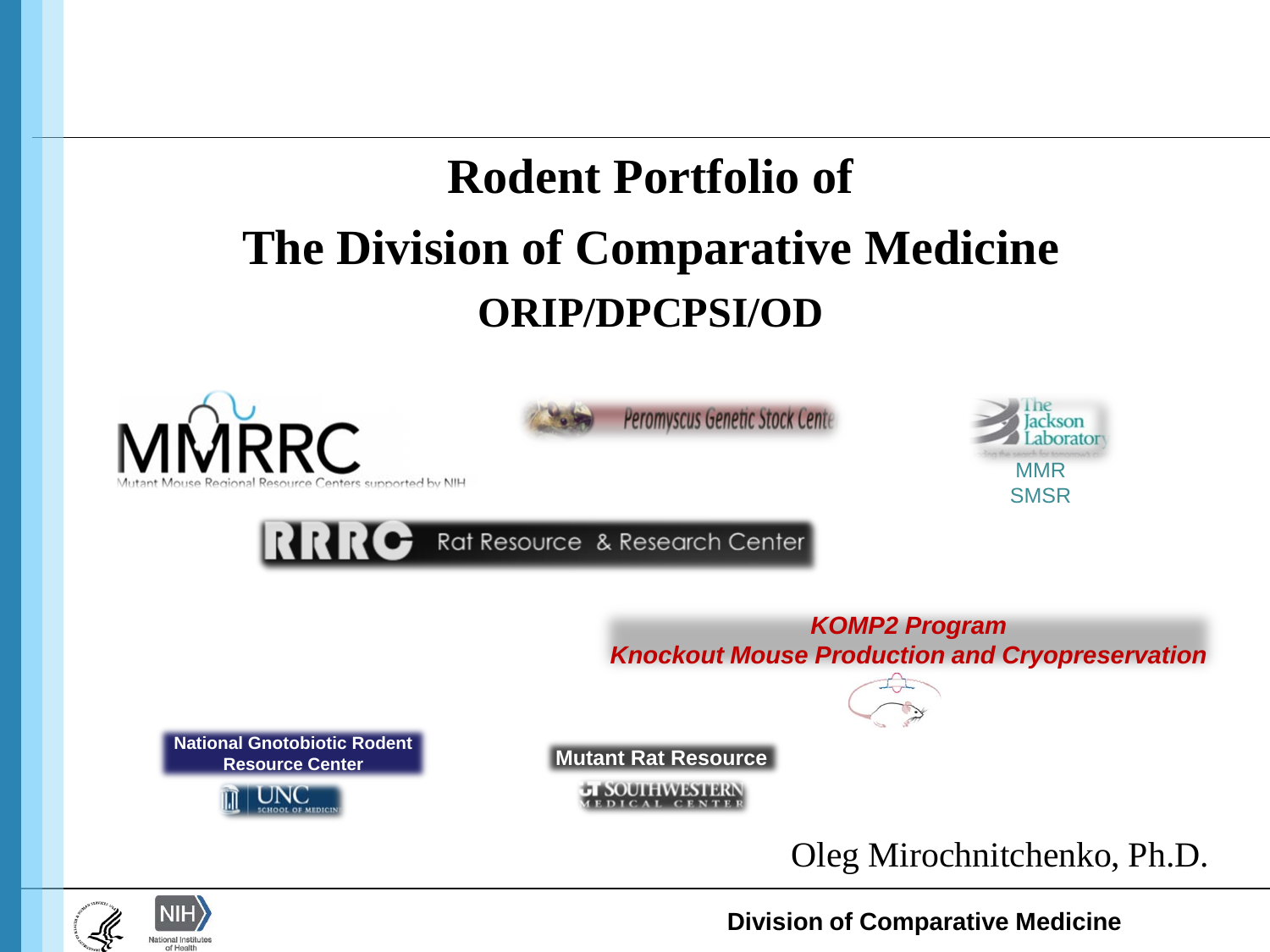## **Rodent-related Programs at DCM**

 **research resources and projects designed to create, characterize and distribute a broad array of high-quality animal and animal-related DCM supports the biomedical community through grants that fund models.** 

 *Rodents are the primary species used in research, comprising 67% of all animals used in biomedical research and testing. Nearly half of all NIH-funded research uses rodents.* 

- **Rodent repositories/distribution facilities (animals, embryonic stem cells, frozen embryos, sperm and other biomaterials for rodent research) U42, P40, N02, R24**
- **genetically modified animals and germ cells; cryopreservation research U42, Resource-related grants to develop new methodologies for creation of P40, R24, R01, R21, SBIR/STTR**
- **human diseases R24, R01, R21 Investigator-initiated grants in biomedical research utilizing rodent models of**
- **Conferences and scientific meetings (rodent-related research and training) R13**

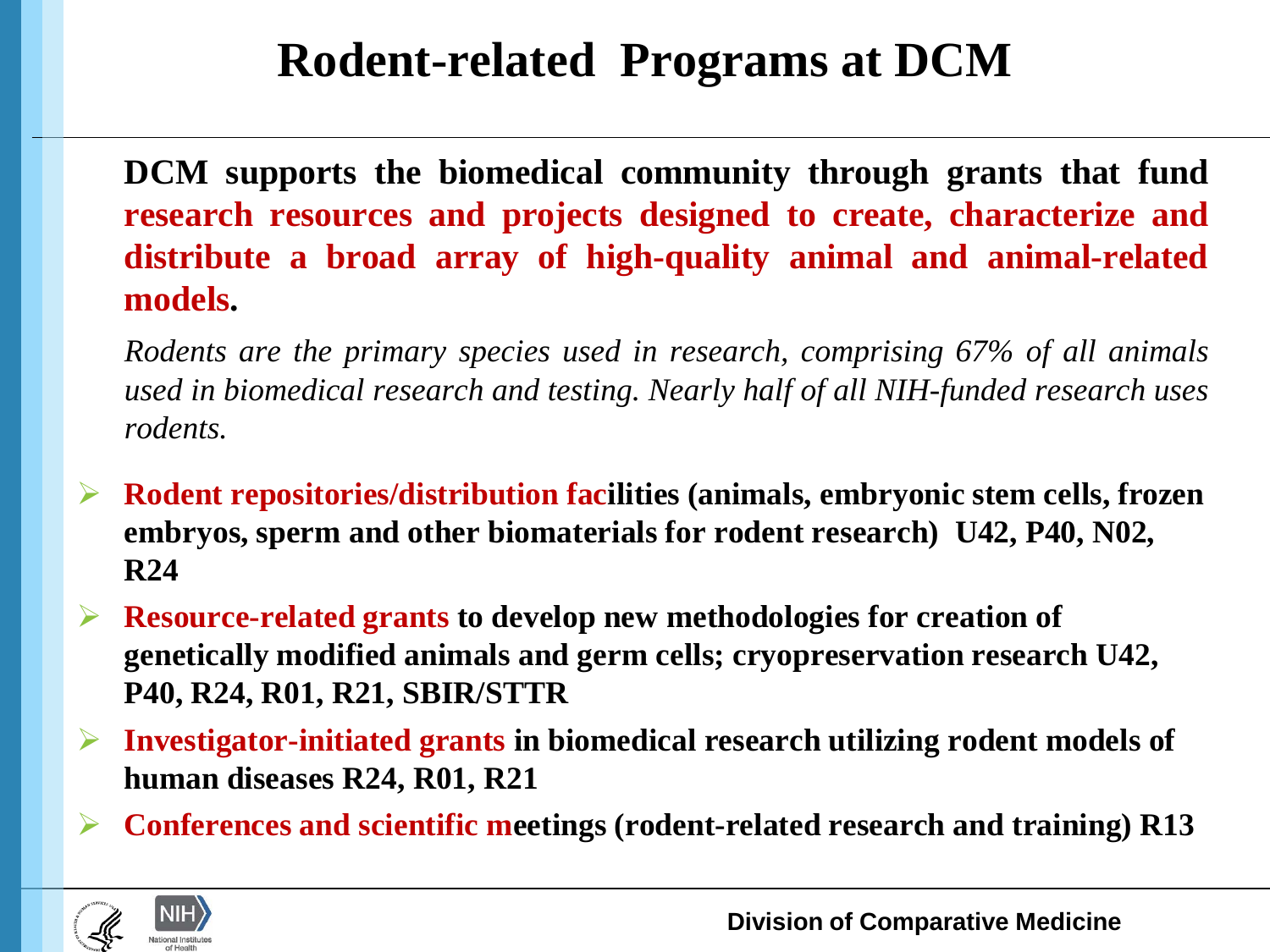### **Rodent-related Budget at DCM**





**Division of Comparative Medicine**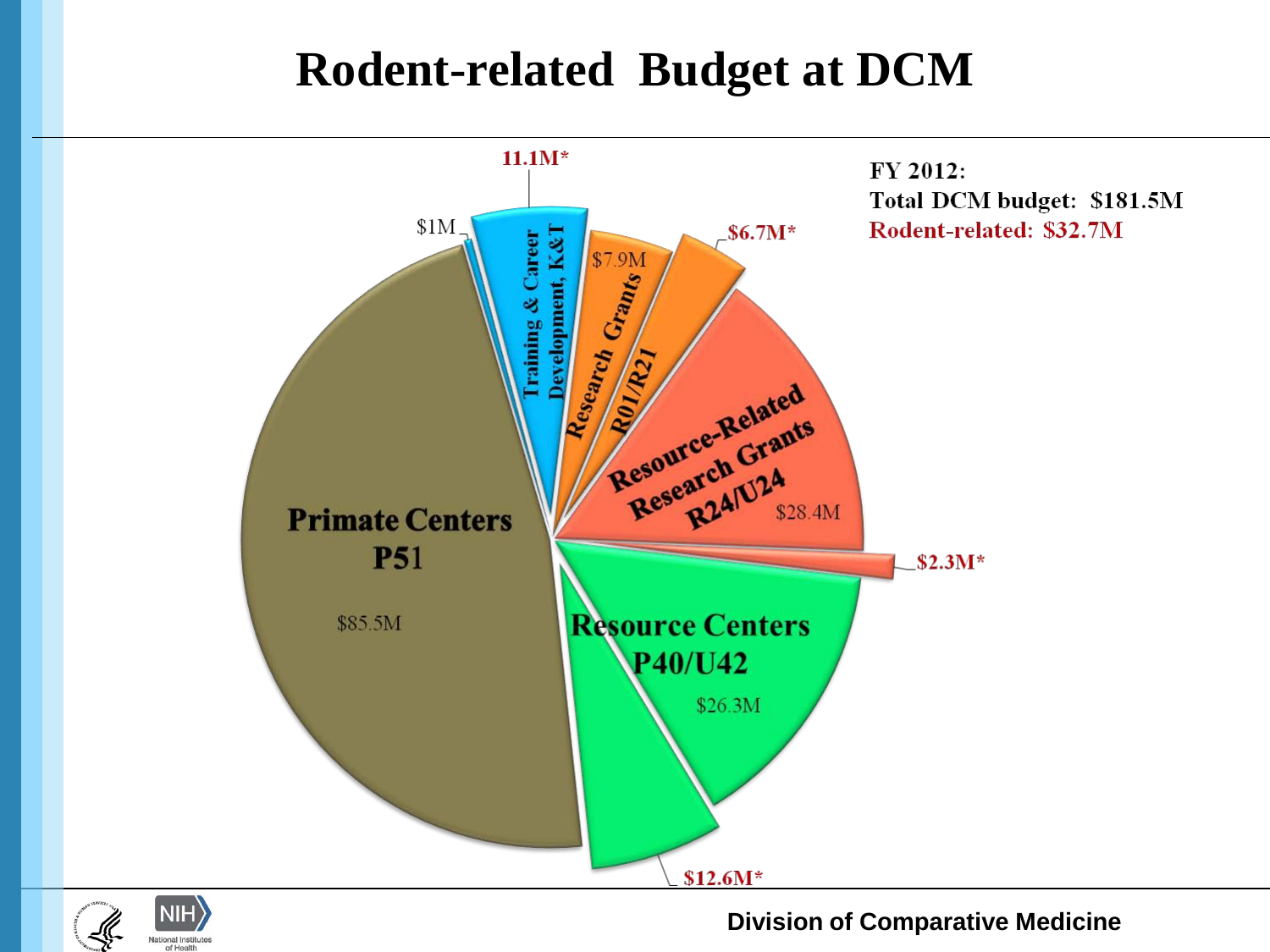# **Rodent Resources**

- **Mutant Mouse Regional Resource Centers** at The Jackson Laboratory, University of Missouri, University of California, Davis and University of North Carolina MMRRC Informatics, Coordination, and Service Center at UC Davis
- **Knockout Mouse Project Repository 1 (KOMP1) KOMP2 Production and Cryopreservation Centers:** DTCC Consortium (UC Davis-Toronto-CHORI-Charles River), The Jackson Laboratory and BaSH Consortium (Baylor College of Medicine with the Wellcome Trust Sanger Institute and the Medical Research Council Harwell, England). Í
- **Peromyscus Genetic Stock Center, University of South Carolina**
- **National Gnotobiotic Rodent Resource Center, UNC School of Medicine**
- **Preparation and Distribution of Adult Stem Cells at Texas A&M Health Science Center**
- **Special Mouse Strains Resource**
- **Mouse Mutant Resource**
- **Cre Driver Strain Resources**
- **Rat Resource and Research Center, University of Missouri**
- **Resource for Rat Genetic Models of Aerobic Capacity at the University of Michigan**
- **Mutant Rat Resource at UT Southwestern**







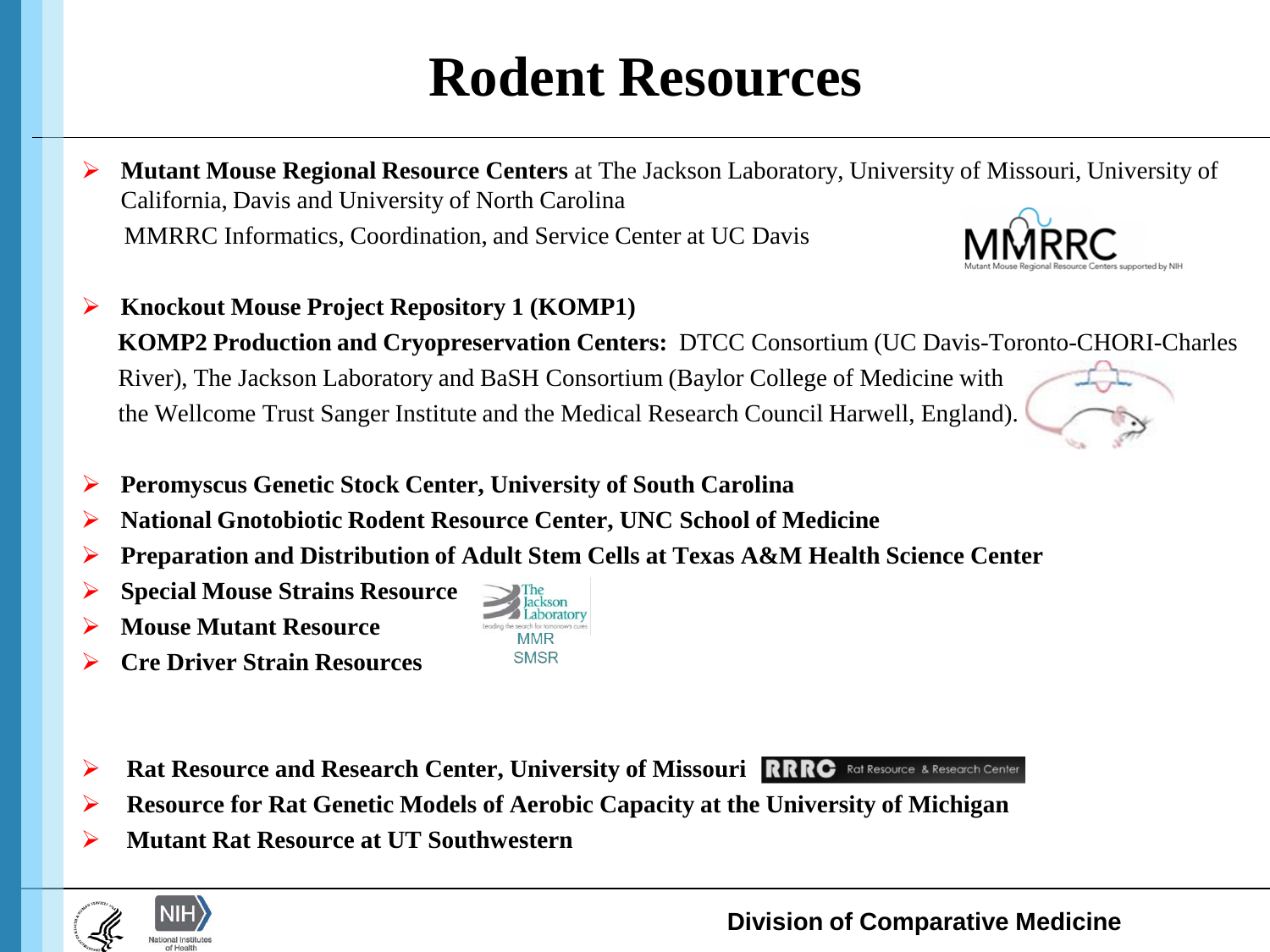### **Rat Resource and Research Center (RRRC)**

E. Bryda, University of Missouri





#### **Supports research of PIs funded by 14 NIH ICs NCI. 3%** NIAID, 3% **320 strains/stocks/cell lines**  NIDCR, 3% **NIDA, 8%** Statistics for 2012:  $~100$  strains shipped to 44 **ORIP/OD, 3% NIA, 3%** different institutions **NIGMS, 5%**  Offers rat ES cell lines, continues characterization of **NIBIB, 5%** additional cell lines from several rat strains

- $\triangleright$  Establishes/distributes efficient cell maintenance protocols
- $\triangleright$  Tracks animal and disease model use
- $\triangleright$  Develops new technologies (ZFNs and TALENs)
- $\triangleright$  Developments disease models
- $\triangleright$  Collaborates with other NIH ICs (NIDA, NIAAA, NHLBI, NHGRI, NEI)



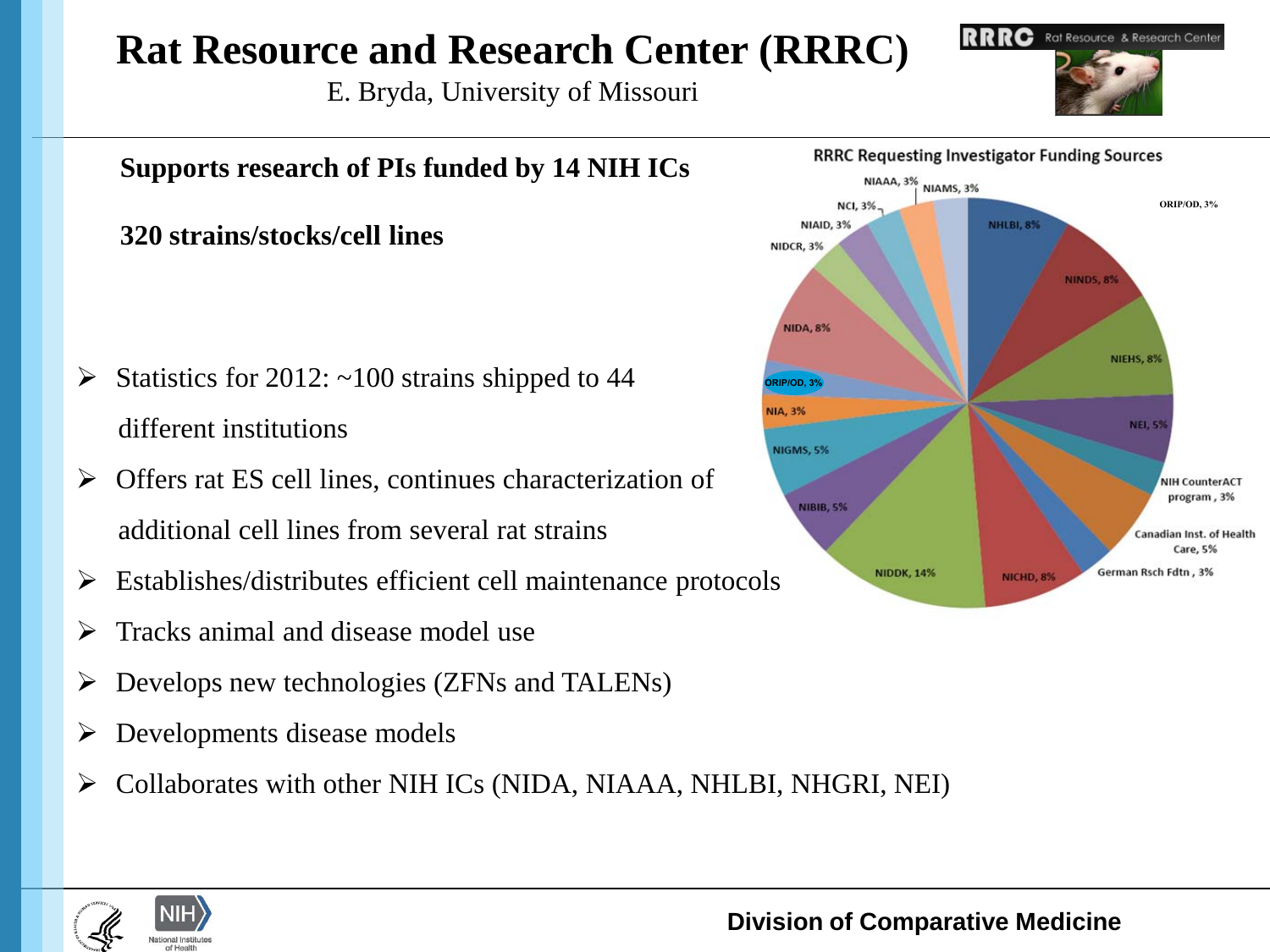## **Rodent Model Research Projects (R01, R21, R24)**

### **Examples of current DCM supported rodent model research grants:**

- New approaches for germplasm cryopreservation (R01, P. Mazur)
- Modulation of epigenetic reprogramming during gestation (R01, M. Ramalho-Santos)
- Approaches for modeling of human mitochondrial diseases in mice (R01, M. Alexeyev)
- **Murine norovirus 4, an Emerging Pathogen in Murine Models of Inflammatory** Bowel Disease (R01, L. Maggio-Price)
- **•** Derivation, propagation and genetic modification of rat ES cells (R01, Q. Ying)
- Development of rat sperm cell cryopreservation procedures (R21, A. Yuksel)
- **•** Development of the effective sequence capture/sequencing pipeline for characterization of spontaneous mutants (R21, L. Donahue)
- Integration and function of iPS cell-derived progeny in normal tissues (R21, R. Pedersen)
- Rat sperm Stem Cell Libraries for biological research (R24, K. Hamra)
- Develop and distribute comprehensive Cre strain resources (R24, S. Murray)